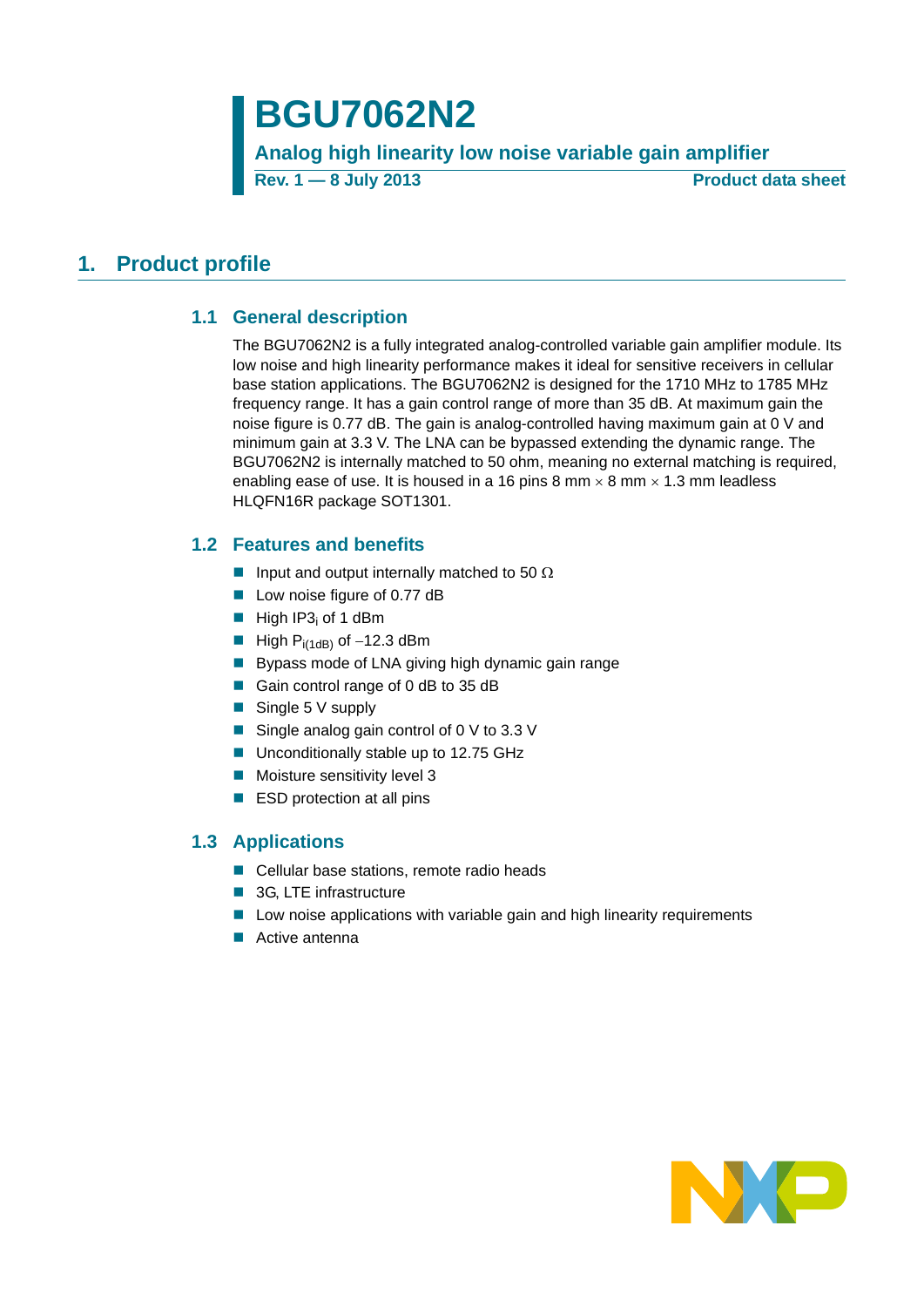**Analog high linearity low noise variable gain amplifier**

### **1.4 Quick reference data**

#### <span id="page-1-2"></span>**Table 1. Quick reference data**

 $V_{CC1} = 5$  V;  $V_{CC2} = 5$  V;  $f = 1750$  MHz;  $T_{amb} = 25$  °C; input and output 50  $\Omega$ ; unless otherwise specified.

| Symbol           | <b>Parameter</b>                     | <b>Conditions</b>                                  | Min                     | <b>Typ</b> | <b>Max</b>               | Unit |
|------------------|--------------------------------------|----------------------------------------------------|-------------------------|------------|--------------------------|------|
| ICC(tot)         | total supply current                 | high gain mode                                     | $[1]$<br>190            | 215        | 250                      | mA   |
|                  |                                      | low gain mode                                      | $\boxed{2}$<br>165      | 185        | 215                      | mA   |
| <b>NF</b>        | noise figure                         | $V_{\text{ctrl}(Gp)} = 0$ V (maximum power gain)   | 凹 -                     | 0.77       | $\overline{\phantom{a}}$ | dB   |
|                  |                                      | $G_n = 35 dB$                                      | $\boxed{1}$ $\boxed{1}$ | 0.94       | 1.1                      | dB   |
| IP3 <sub>i</sub> | input third-order intercept point    | $G_p = 35$ dB; 2-tone;<br>tone-spacing $= 1.0$ MHz | $\boxed{11}$ 0          | 1.0        | ٠                        | dBm  |
| $P_{i(1dB)}$     | input power at 1 dB gain compression | $G_p = 35 dB$                                      | $\frac{11}{2}$ -14      | $-12.3$    |                          | dBm  |
|                  |                                      |                                                    |                         |            |                          |      |

<span id="page-1-0"></span>[1] high gain mode: GS1 = LOW; GS2 = HIGH (see [Table 9\)](#page-5-0)

<span id="page-1-1"></span>[2] low gain mode:  $GS1 = HIGH$ ;  $GS2 = LOW$  (see [Table 9\)](#page-5-0)

# <span id="page-1-4"></span><span id="page-1-3"></span>**2. Pinning information**



### **2.1 Pinning**

### <span id="page-1-5"></span>**2.2 Pin description**

| Table 2.   | <b>Pin description</b> |                                |
|------------|------------------------|--------------------------------|
| Symbol     | Pin                    | <b>Description</b>             |
| RF IN      |                        | RF input                       |
| <b>GND</b> | 2, 11, 13, 16          | ground                         |
| GS1        | 3                      | gain switch control 1          |
| n.c.       | 4, 5, 7, 10            | not connected, internally open |

**Product data sheet Rev. 1 — 8 July 2013 2 of 16**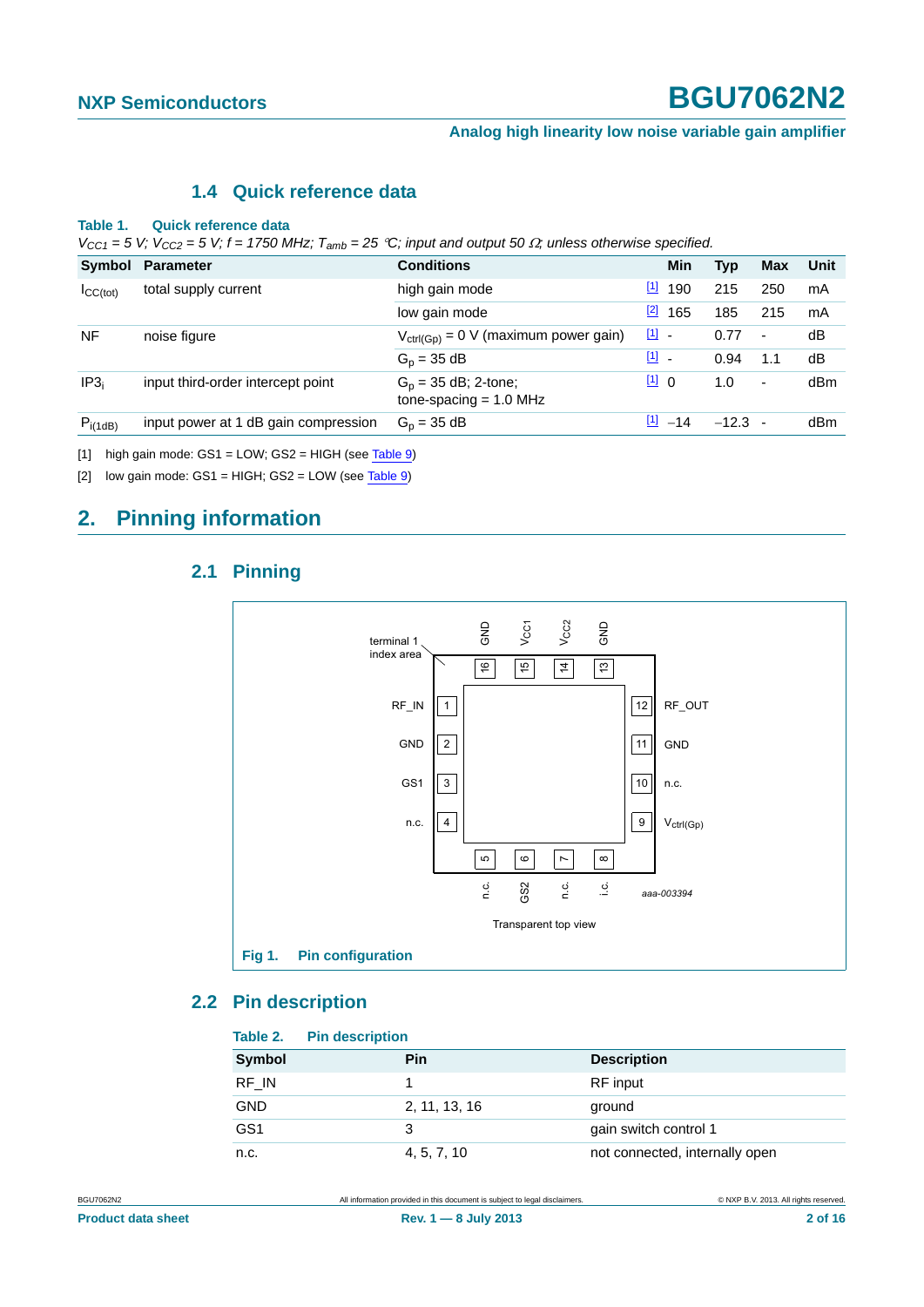### **Analog high linearity low noise variable gain amplifier**

| Table 2.         | Pin description continued |                                |
|------------------|---------------------------|--------------------------------|
| Symbol           | Pin                       | <b>Description</b>             |
| GS2              | 6                         | gain switch control 2          |
| i.c.             | 8                         | internally connected to ground |
| $V_{ctrl(Gp)}$   | 9                         | power gain control voltage     |
| RF_OUT           | 12                        | <b>RF</b> output               |
| V <sub>CC2</sub> | 14                        | supply voltage 2               |
| $V_{\rm CC1}$    | 15                        | supply voltage 1               |

## <span id="page-2-0"></span>**3. Ordering information**

| Table 3. Ordering information |             |                                                                                                                                       |         |  |  |  |
|-------------------------------|-------------|---------------------------------------------------------------------------------------------------------------------------------------|---------|--|--|--|
| Type number Package           |             |                                                                                                                                       |         |  |  |  |
|                               | <b>Name</b> | Description                                                                                                                           | Version |  |  |  |
| BGU7062N2                     |             | HLQFN16R plastic thermal enhanced low profile quad flat package: SOT1301-1<br>no leads; 16 terminals; body $8 \times 8 \times 1.3$ mm |         |  |  |  |

# <span id="page-2-1"></span>**4. Functional diagram**

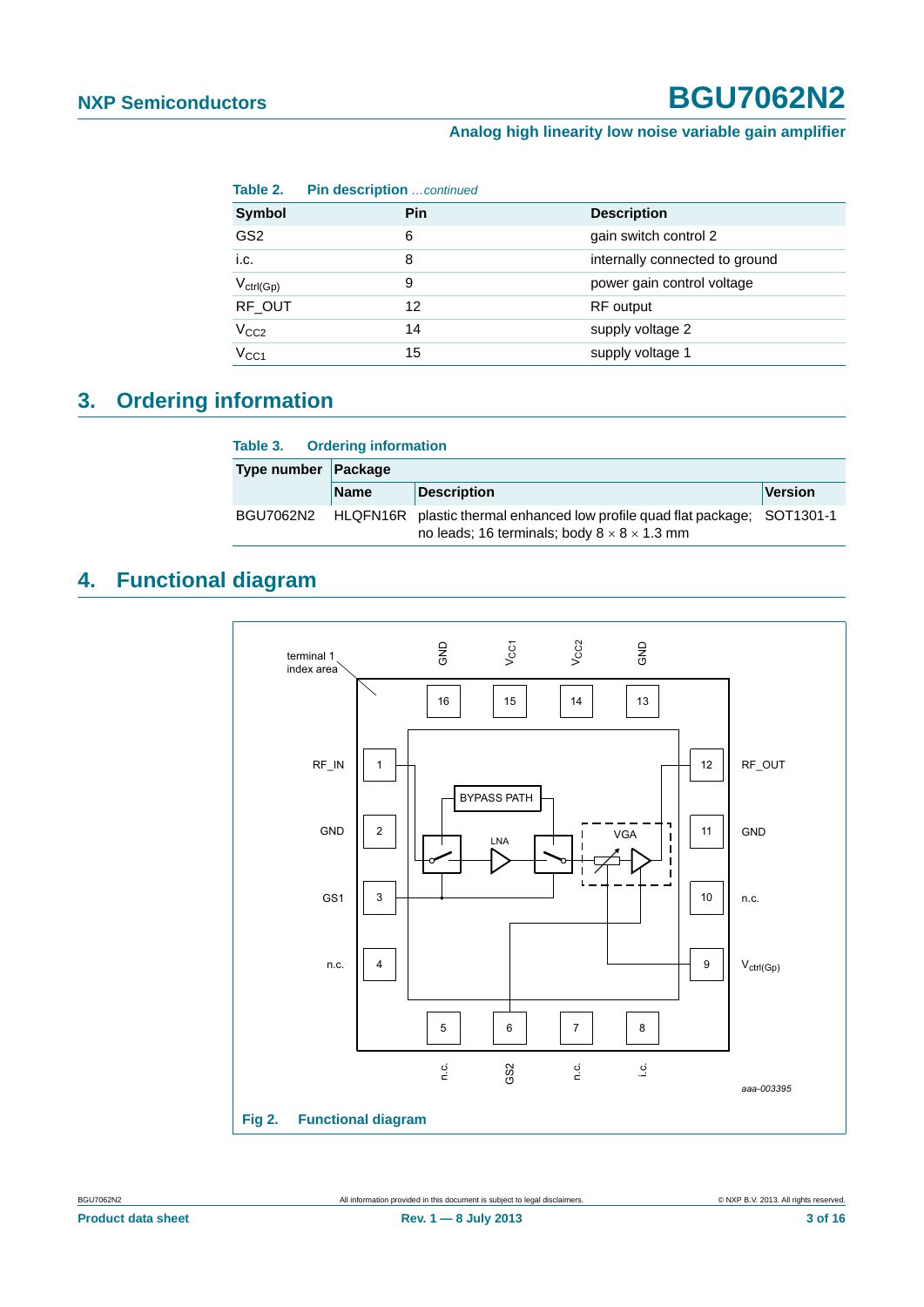**Analog high linearity low noise variable gain amplifier**

## <span id="page-3-3"></span>**5. Limiting values**

#### **Table 4. Limiting values**

*In accordance with the Absolute Maximum Rating System (IEC 60134).*

|                              | Symbol Parameter                | <b>Conditions</b>                                                                                              |               | Min Max          | Unit |
|------------------------------|---------------------------------|----------------------------------------------------------------------------------------------------------------|---------------|------------------|------|
| $V_{\rm CC}$                 | supply voltage                  |                                                                                                                | 0             | 6                | V    |
| $V_{\mathsf{ctrl}(Gp)}$      | power gain control voltage      |                                                                                                                | $-1$          | $+3.6$           | -V   |
| $V_{I(GS1)}$                 | input voltage on pin GS1        |                                                                                                                | $-1$          | $+3.6$ V         |      |
| $V_{I(GS2)}$                 | input voltage on pin GS2        |                                                                                                                | $-1$          | $+3.6$           | -V   |
| $P_{i(RF)CW}$                | continuous waveform             | high gain mode; $V_{ctrl(Gp)} = 0$ V; 1710 MHz $\leq f \leq$ 1785 MHz                                          | $\boxed{1}$ - | 10               | dBm  |
|                              | RF input power                  | low gain mode; $V_{ctrl(Gp)} = 0$ V; 1710 MHz $\leq f \leq$ 1785 MHz                                           | $\boxed{2}$ - | 15               | dBm  |
| $T_i$                        | junction temperature            |                                                                                                                | ۰             | 150              | ℃    |
| ${\mathsf T}_{\textsf{stg}}$ | storage temperature             |                                                                                                                | -40           | +150 $\degree$ C |      |
| <b>VESD</b>                  | electrostatic discharge voltage | Human Body Model (HBM); according to<br>ANSI/ESDA-JEDEC JS-001-2010-Device Testing, Human<br><b>Body Model</b> |               | ±2               | kV   |
|                              |                                 | Charged Device Model (CDM); according to JEDEC<br>standard 22-C101                                             |               | $±750$ V         |      |

<span id="page-3-0"></span>[1] high gain mode:  $GS1 = LOW$ ;  $GS2 = HIGH$  (see  $Table 9$ )

<span id="page-3-1"></span>[2] low gain mode:  $GS1 = HIGH$ ;  $GS2 = LOW$  (see [Table 9\)](#page-5-0)

## <span id="page-3-4"></span>**6. Recommended operating conditions**

| Table 5.                     | <b>Recommended operating conditions</b> |                   |       |            |                          |             |
|------------------------------|-----------------------------------------|-------------------|-------|------------|--------------------------|-------------|
| Symbol                       | <b>Parameter</b>                        | <b>Conditions</b> | Min   | <b>Typ</b> | <b>Max</b>               | <b>Unit</b> |
| V <sub>CC1</sub>             | supply voltage 1                        |                   | 4.75  | 5          | 5.25                     | V           |
| V <sub>CC2</sub>             | supply voltage 2                        |                   | 4.75  | 5          | 5.25                     | V           |
| $V_{ctrl(Gp)}$               | power gain control voltage              |                   | 0     | ٠          | 3.3                      | V           |
| V <sub>I(GS1)</sub>          | input voltage on pin GS1                |                   | 0     | ٠          | 3.3                      | V           |
| V <sub>I(GS2)</sub>          | input voltage on pin GS2                |                   | 0     | ٠          | 3.3                      | V           |
| $Z_0$                        | characteristic impedance                |                   | ٠     | 50         | $\overline{\phantom{0}}$ | Ω           |
| $\mathsf{T}_{\textsf{case}}$ | case temperature                        |                   | $-40$ | ٠          | +85                      | ℃           |

### <span id="page-3-5"></span>**7. Thermal characteristics**

| Table 6.         | <b>Thermal characteristics</b>           |                   |          |      |
|------------------|------------------------------------------|-------------------|----------|------|
| <b>Symbol</b>    | <b>Parameter</b>                         | <b>Conditions</b> | Tvp      | Unit |
| $R_{th(i-case)}$ | thermal resistance from junction to case |                   | $[1]$ 42 | K/W  |

<span id="page-3-2"></span>[1] The case temperature is measured at the ground solder pad.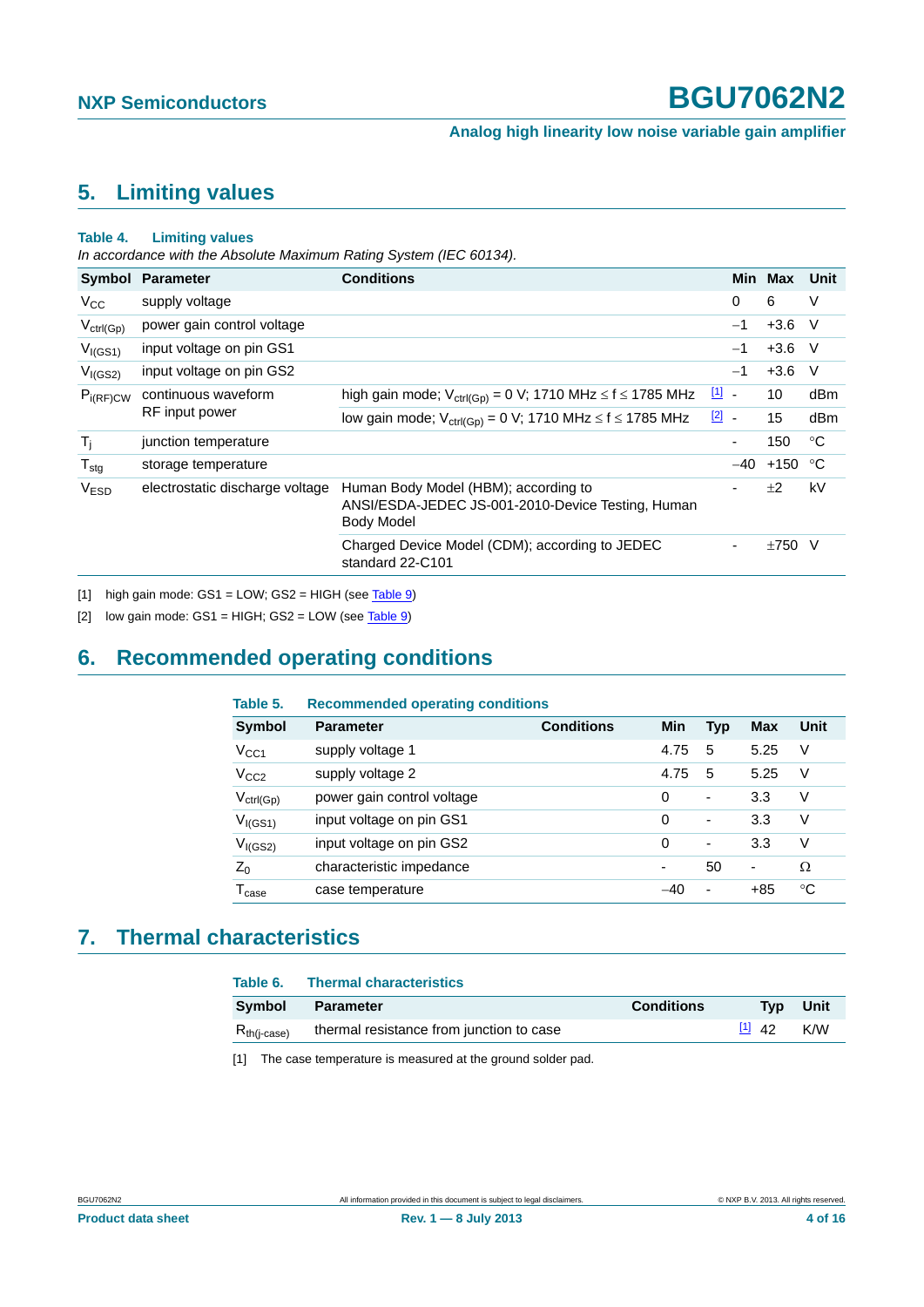#### **Analog high linearity low noise variable gain amplifier**

### <span id="page-4-0"></span>**8. Characteristics**

#### **Table 7. Characteristics high gain mode**

 $GS1 = LOW$ ;  $GS2 = HIGH$  (see  $\frac{Table 9}{7}$  $\frac{Table 9}{7}$  $\frac{Table 9}{7}$ ;  $V_{CC1} = 5$  V;  $V_{CC2} = 5$  V;  $f = 1750$  MHz;  $T_{amb} = 25$  °C; input and output 50  $\Omega$ ; *unless otherwise specified. All RF parameters have been characterized at the device RF input and RF output terminals.*

| Symbol           | <b>Parameter</b>                        | <b>Conditions</b>                                | Min                      | <b>Typ</b>               | <b>Max</b>                   | Unit |
|------------------|-----------------------------------------|--------------------------------------------------|--------------------------|--------------------------|------------------------------|------|
| $I_{CC(tot)}$    | total supply current                    |                                                  | 190                      | 215                      | 250                          | mA   |
| $G_{p(min)}$     | minimum power gain                      | $V_{ctrl(Gp)} = 3.3 V$                           | $\overline{\phantom{0}}$ | 13.3                     | $\overline{\phantom{0}}$     | dB   |
| $G_{p(max)}$     | maximum power gain                      | $V_{ctrl(Gp)} = 0 V$                             | -                        | 37.2                     | $\overline{\phantom{a}}$     | dB   |
| $G_{p(flat)}$    | power gain flatness                     | 1710 MHz ≤ f ≤ 1785 MHz; 18 dB ≤ $G_p$ ≤ 35 dB   | $\overline{\phantom{a}}$ | 0.3                      | $\overline{\phantom{a}}$     | dB   |
| NF               | noise figure                            | $V_{\text{ctrl(Gp)}} = 0$ V (maximum power gain) | $\blacksquare$           | 0.77                     | $\overline{\phantom{a}}$     | dB   |
|                  |                                         | $G_p = 35 dB$                                    | $\overline{\phantom{0}}$ | 0.94                     | 1.1                          | dB   |
|                  |                                         | $G_p = 18$ dB                                    | -                        | 5.95                     | $\overline{\phantom{a}}$     | dB   |
| IP3 <sub>i</sub> | input third-order intercept point       | 2-tone; tone-spacing $= 1.0$ MHz                 |                          |                          |                              |      |
|                  |                                         | $G_p = 35$ dB                                    | 0                        | 1.0                      | $\overline{\phantom{a}}$     | dBm  |
|                  |                                         | $G_p = 30$ dB                                    |                          | 3.6                      | $\overline{\phantom{a}}$     | dBm  |
|                  |                                         | $G_p = 29 dB$                                    | Ξ.                       | 4.0                      | $\overline{\phantom{a}}$     | dBm  |
|                  |                                         | $G_p = 18$ dB                                    |                          | 4.6                      | $\qquad \qquad \blacksquare$ | dBm  |
| $P_{i(1dB)}$     | input power at 1 dB<br>gain compression | $G_p = 35 dB$                                    | $-14$                    | $-12.3 -$                |                              | dBm  |
|                  |                                         | $G_p = 30$ dB                                    |                          | $-7.2$                   | $\overline{\phantom{a}}$     | dBm  |
|                  |                                         | $G_p = 29 dB$                                    | $\overline{\phantom{0}}$ | $-6.8$                   | $\overline{\phantom{a}}$     | dBm  |
|                  |                                         | $G_p = 18$ dB                                    | -                        | $-6.1$                   | $\overline{\phantom{a}}$     | dBm  |
| $RL_{in}$        | input return loss                       | $V_{\text{ctrl}(Gp)} = 0$ V (maximum power gain) | $\overline{\phantom{0}}$ | 24.9                     | $\overline{\phantom{a}}$     | dB   |
|                  |                                         | $G_p = 35$ dB                                    | $\overline{\phantom{a}}$ | 23.5                     | $\blacksquare$               | dB   |
| $RL_{out}$       | output return loss                      | $V_{\text{ctrl}(Gp)} = 0$ V (maximum power gain) | $\overline{\phantom{a}}$ | 17.5                     | $\overline{\phantom{a}}$     | dB   |
| Κ                | Rollett stability factor                | 0 GHz $\leq$ f $\leq$ 12.75 GHz                  | 1                        | $\overline{\phantom{a}}$ | $\qquad \qquad \blacksquare$ |      |

#### **Table 8. Characteristics low gain mode**

 $GS1 = HIGH$ ;  $GS2 = LOW$  (see  $\frac{Table 9}{7}$  $\frac{Table 9}{7}$  $\frac{Table 9}{7}$ ;  $V_{CC1} = 5$  V;  $V_{CC2} = 5$  V;  $f = 1750$  MHz;  $T_{amb} = 25$  °C; input and output 50  $\Omega$ ; *unless otherwise specified. All RF parameters have been characterized at the device RF input and RF output terminals.*

|                  | Symbol Parameter                  | <b>Conditions</b>                             |                          | Min Typ |                          | Max Unit |
|------------------|-----------------------------------|-----------------------------------------------|--------------------------|---------|--------------------------|----------|
| ICC(tot)         | total supply current              |                                               | 165                      | 185     | 215                      | mA       |
| $G_{p(min)}$     | minimum power gain                | $V_{ctrl(Gp)} = 3.3 V$                        |                          | $-6.5$  | $\blacksquare$           | dB       |
| $G_{p(max)}$     | maximum power gain                | $V_{ctrl(Gp)} = 0 V$                          | Ξ.                       | 18.0    | $\overline{\phantom{a}}$ | dB       |
| $G_{p(flat)}$    | power gain flatness               | 1710 MHz ≤ f ≤ 1785 MHz; 3 dB ≤ $G_p$ ≤ 17 dB | $\overline{\phantom{0}}$ | 0.2     | $\overline{\phantom{a}}$ | dB       |
| NF.              | noise figure                      | $G_p = 17 dB$                                 | Ξ.                       | 10.5    | $\overline{\phantom{a}}$ | dB       |
|                  |                                   | $G_n = 3 dB$                                  | ٠                        | 22.1    | $\overline{\phantom{a}}$ | dB       |
| IP3 <sub>i</sub> | input third-order intercept point | 2-tone; tone-spacing $= 1.0$ MHz              |                          |         | ۰                        |          |
|                  |                                   | $G_p = 17 dB$                                 | $\overline{\phantom{0}}$ | 20.9    | $\overline{\phantom{a}}$ | dBm      |
|                  |                                   | $G_p = 12 dB$                                 | Ξ.                       | 25.1    | $\blacksquare$           | dBm      |
|                  |                                   | $G_p = 11$ dB                                 | ۰.                       | 25.9    | $\blacksquare$           | dBm      |
|                  |                                   | $G_n = 3 dB$                                  | ۰.                       | 30.0    | $\blacksquare$           | dBm      |

**Product data sheet Rev. 1 — 8 July 2013 5 of 16**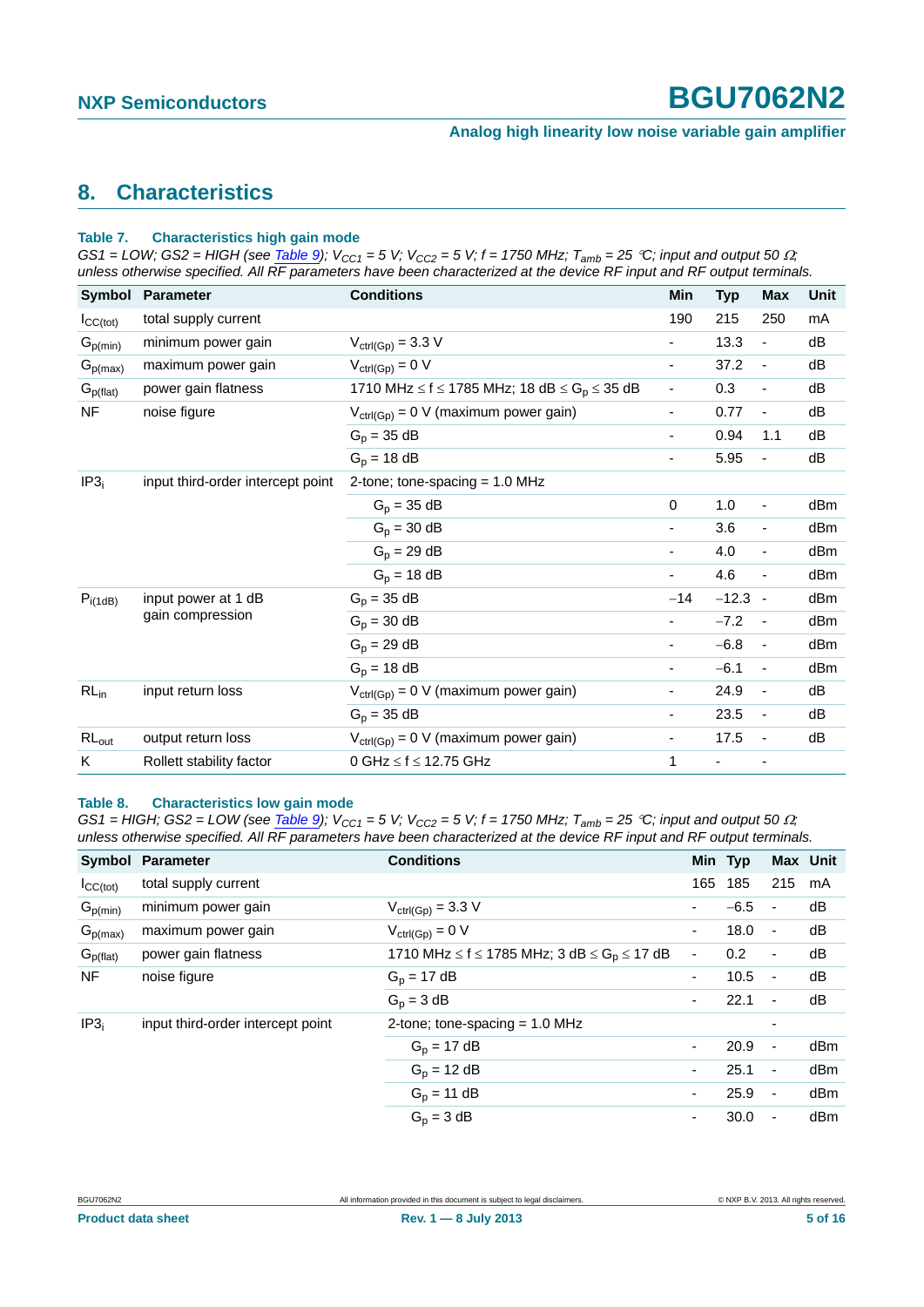#### **Analog high linearity low noise variable gain amplifier**

#### **Table 8. Characteristics low gain mode** *…continued*

 $GS1 = HIGH$ ;  $GS2 = LOW$  (see Table 9);  $V_{CC1} = 5$  V;  $V_{CC2} = 5$  V;  $f = 1750$  MHz;  $T_{amb} = 25$  °C; input and output 50  $\Omega$ ; *unless otherwise specified. All RF parameters have been characterized at the device RF input and RF output terminals.*

|              | <b>Symbol Parameter</b>              | <b>Conditions</b>                                |    | Min Typ |                          | Max Unit |
|--------------|--------------------------------------|--------------------------------------------------|----|---------|--------------------------|----------|
| $P_{i(1dB)}$ | input power at 1 dB gain compression | $G_p = 17 dB$                                    |    | 5.8     | $\blacksquare$           | dBm      |
|              |                                      | $G_p = 12$ dB                                    |    | 9.9     | $\sim$                   | dBm      |
|              |                                      | $G_p = 11$ dB                                    |    | 10.3    | $\overline{\phantom{a}}$ | dBm      |
|              |                                      | $G_p = 3 dB$                                     | ۰. | 10.9    | $\overline{\phantom{a}}$ | dBm      |
| $RL_{in}$    | input return loss                    | $V_{\text{ctrl}(Gp)} = 0$ V (maximum power gain) |    | 19.3    | $\overline{\phantom{a}}$ | dB       |
|              |                                      | $G_p = 17 dB$                                    |    | 22      | $\overline{\phantom{a}}$ | dB       |
| $RL_{out}$   | output return loss                   | $V_{\text{ctrl}(Gp)} = 0$ V (maximum power gain) |    | 17.3    | $\overline{\phantom{a}}$ | dB       |
| K            | Rollett stability factor             | 0 GHz $\leq$ f $\leq$ 12.75 GHz                  |    | ٠       | $\overline{\phantom{a}}$ |          |

#### <span id="page-5-0"></span>**Table 9. Gain switch truth table**

*V<sub>CC1</sub>* = 5 *V;*  $V_{CC2}$  = 5 *V;*  $-40$  <sup>o</sup>C  $\leq T_{amb} \leq +85$  <sup>o</sup>C

| Gain mode      | GS <sub>1</sub> |                   | GS <sub>2</sub> |                    |  |
|----------------|-----------------|-------------------|-----------------|--------------------|--|
|                | logic           | V <sub>GS1</sub>  | logic           | $V$ <sub>GS2</sub> |  |
| high gain mode | LOW             | $0 \vee$ to 0.5 V | <b>HIGH</b>     | 2 V to 3.3 V       |  |
| low gain mode  | <b>HIGH</b>     | 2 V to 3.3 V      | LOW             | 0 V to 0.5 V       |  |

### **8.1 Graphs**

<span id="page-5-1"></span>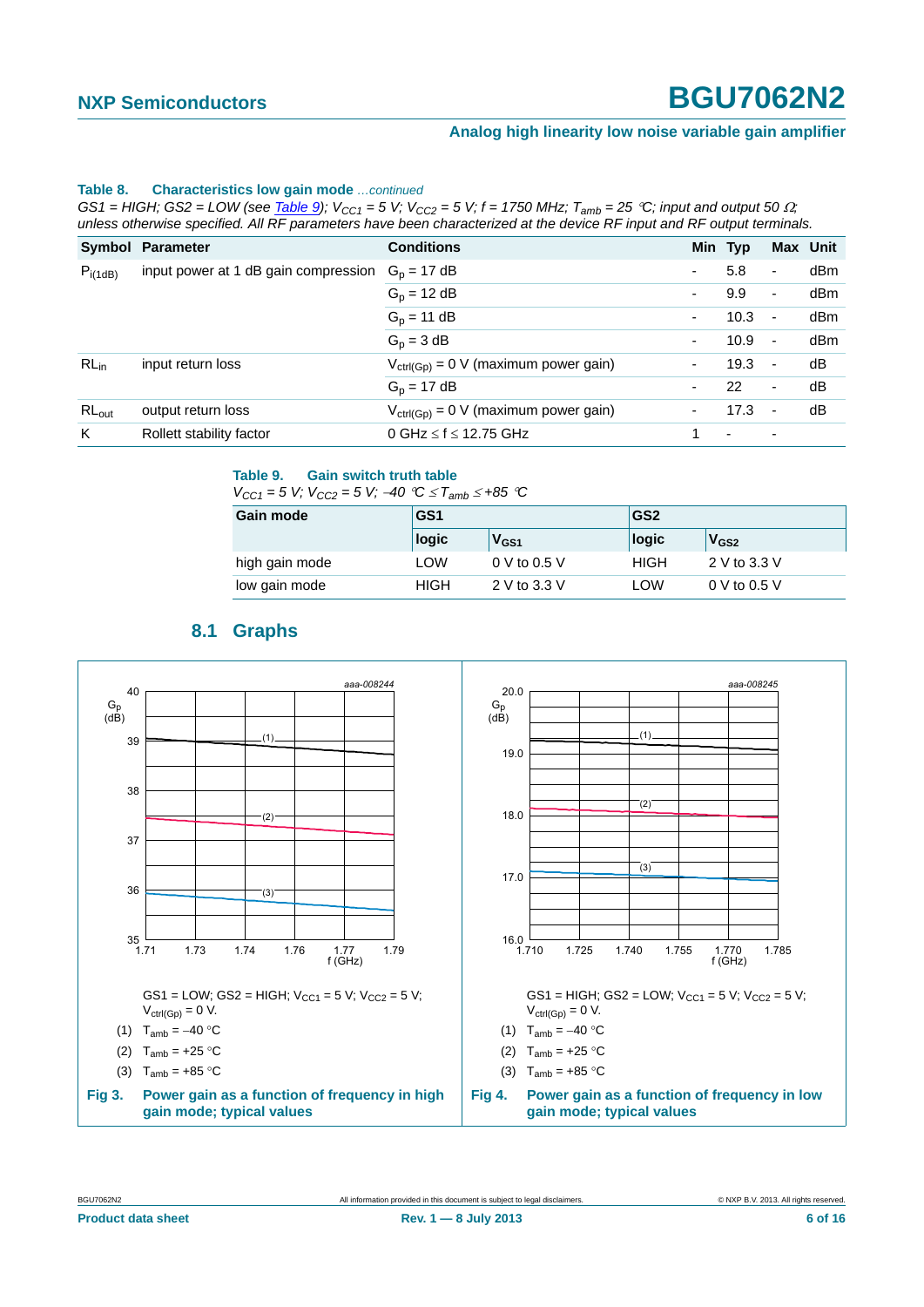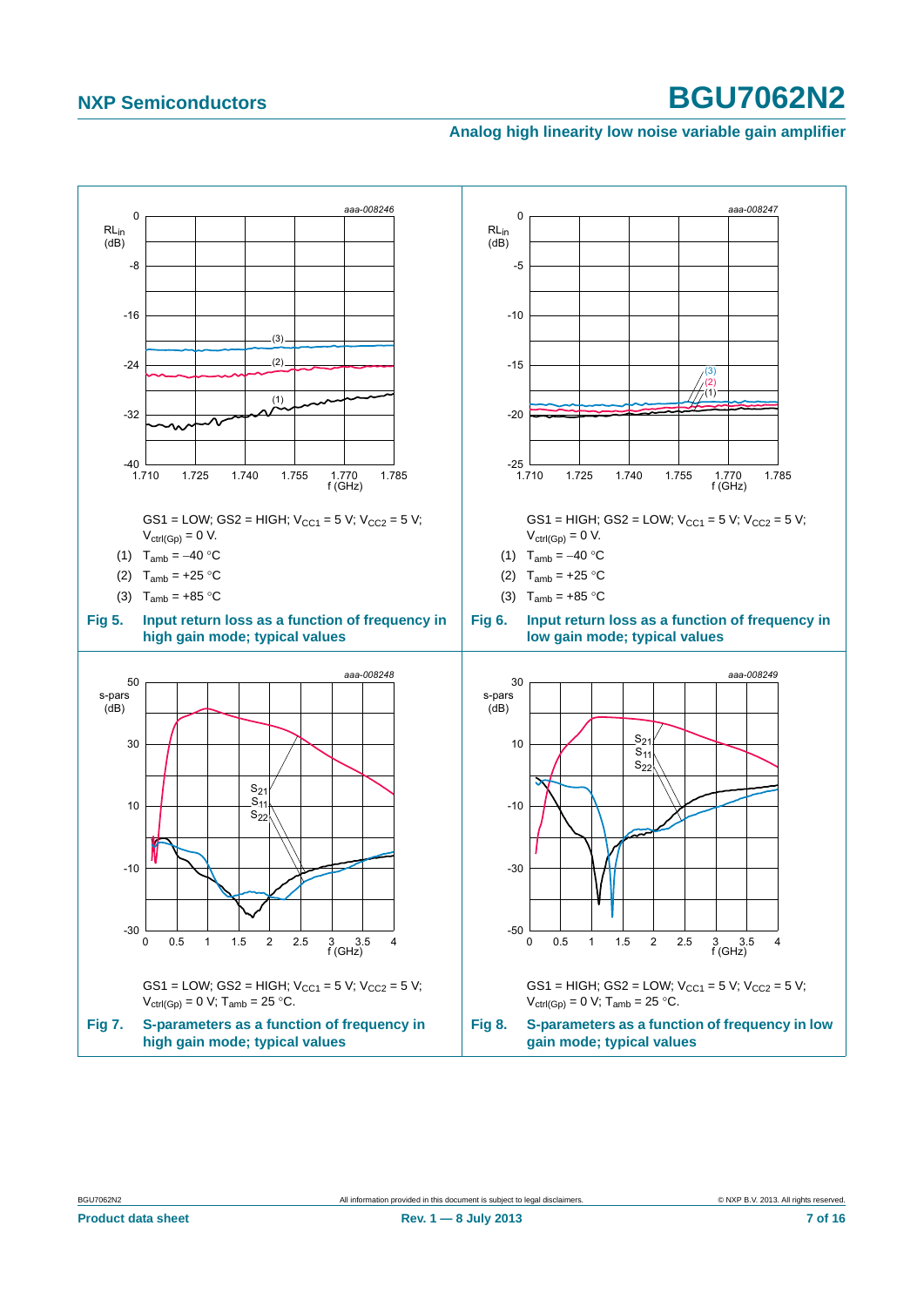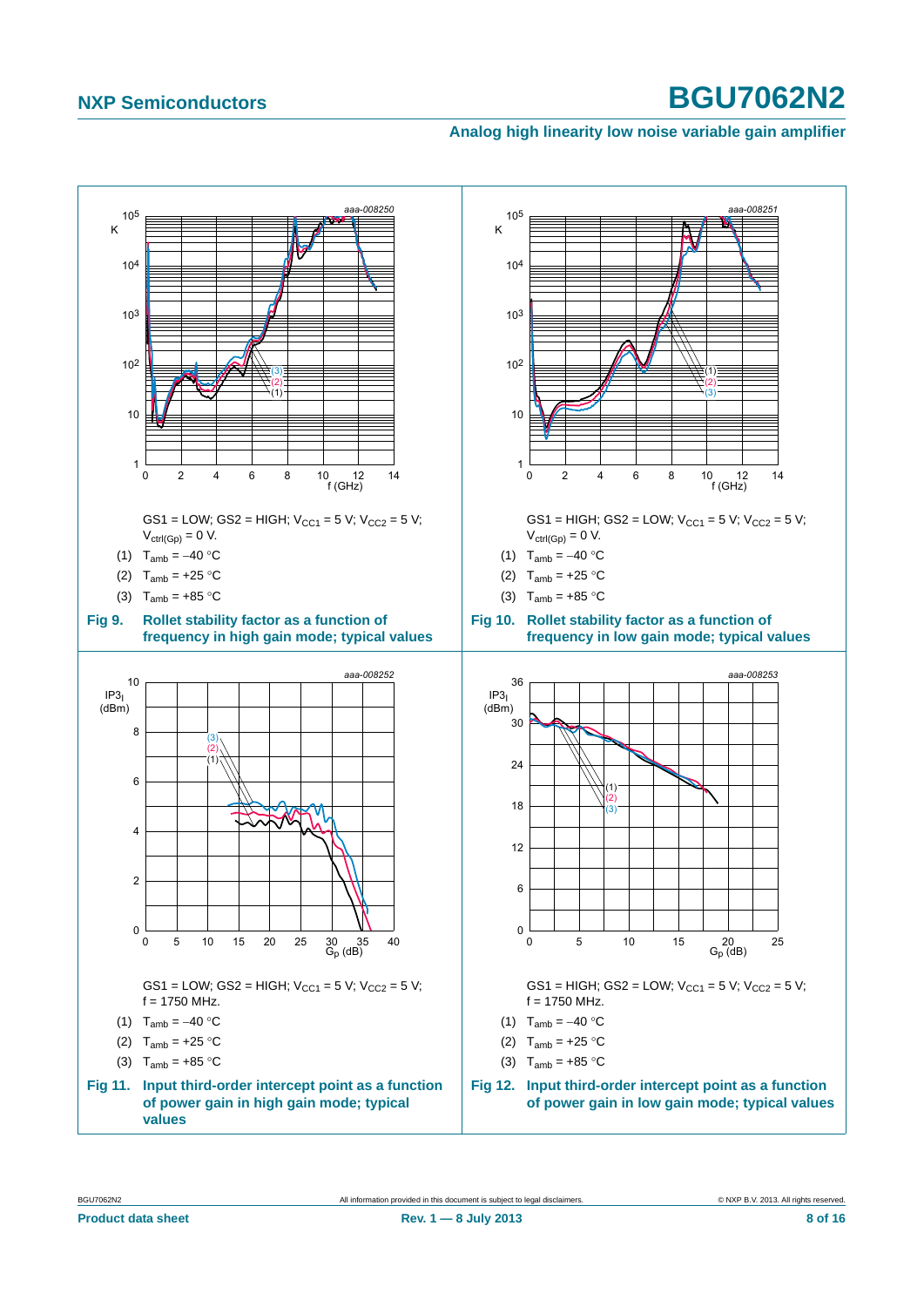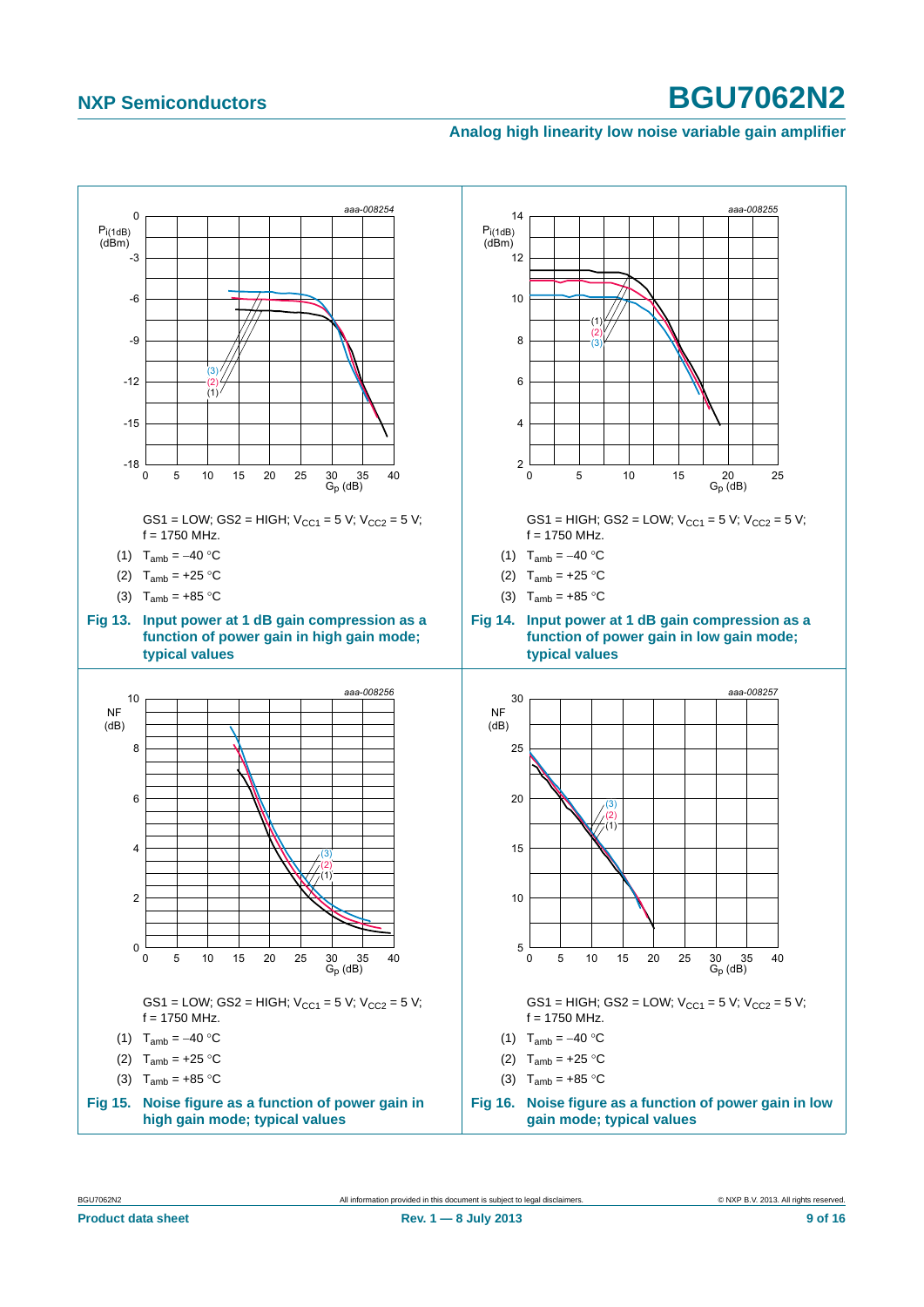#### **Analog high linearity low noise variable gain amplifier**



## <span id="page-9-3"></span>**9. Application information**

#### <span id="page-9-2"></span>**Table 10. List of components** *For application circuit see [Figure 19](#page-10-0).*

| <u>i or application circuit see rigure 19</u>                         |                    |          |                     |  |  |
|-----------------------------------------------------------------------|--------------------|----------|---------------------|--|--|
| <b>Component</b>                                                      | <b>Description</b> | Value    | <b>Remarks</b>      |  |  |
| C <sub>1</sub> , C <sub>2</sub>                                       | capacitor          | 1nF      | $[1]$<br>0402       |  |  |
| C3, C4, C5, C6, C12                                                   | capacitor          | 100pF    | $\boxed{1}$<br>0402 |  |  |
| C7, C8, C9, C10,                                                      | capacitor          | optional |                     |  |  |
| C <sub>11</sub> , C <sub>17</sub>                                     | capacitor          | $100$ nF | $[1]$<br>0402       |  |  |
| C <sub>13</sub> , C <sub>14</sub> , C <sub>15</sub> , C <sub>16</sub> | capacitor          | optional |                     |  |  |
| L1, L2                                                                | inductor           | 10nH     | $[2]$<br>0402       |  |  |
|                                                                       |                    |          |                     |  |  |

<span id="page-9-0"></span>[1] Murata GRM1555 series.

<span id="page-9-1"></span>[2] Murata LQG15 series.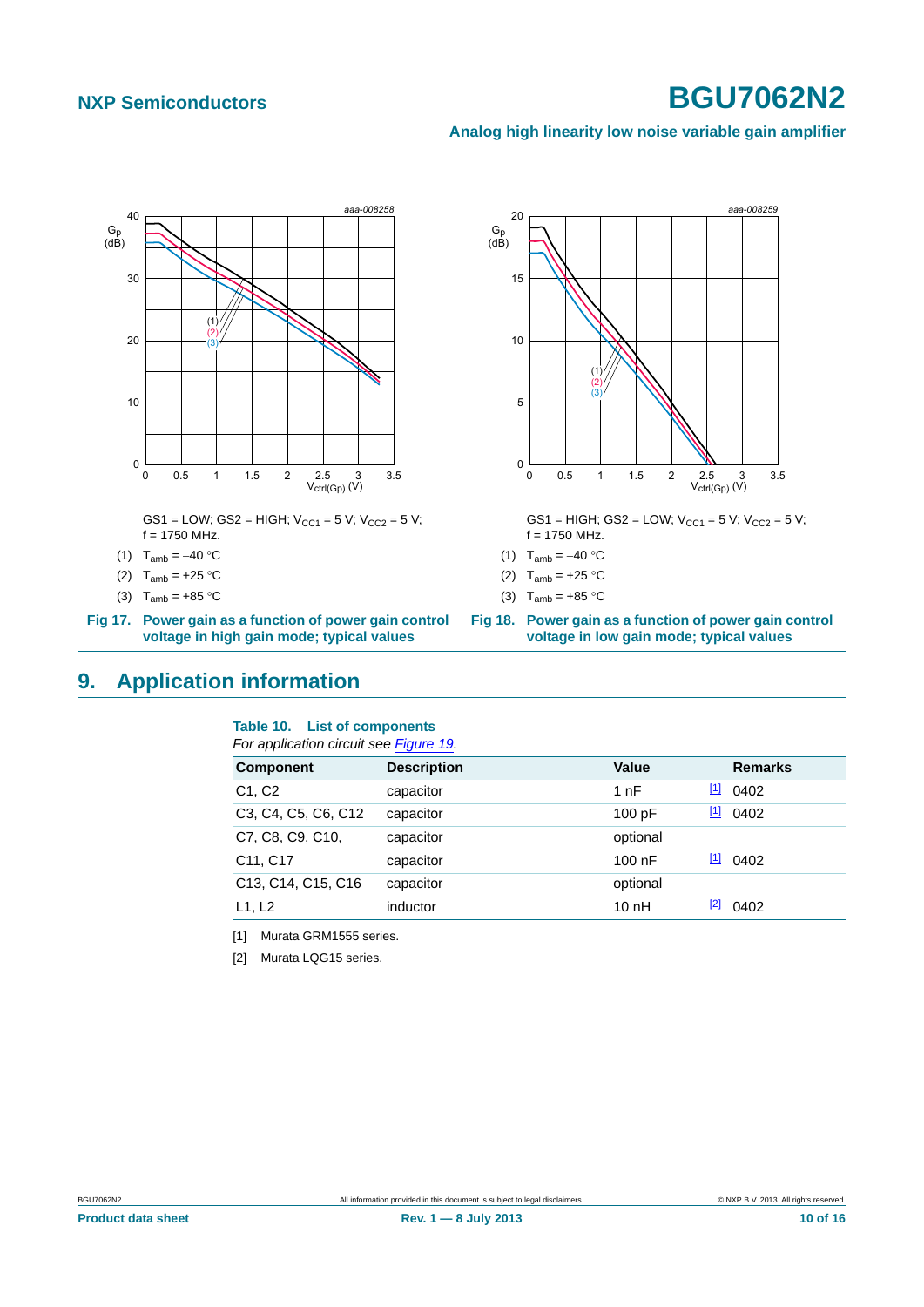<span id="page-10-0"></span>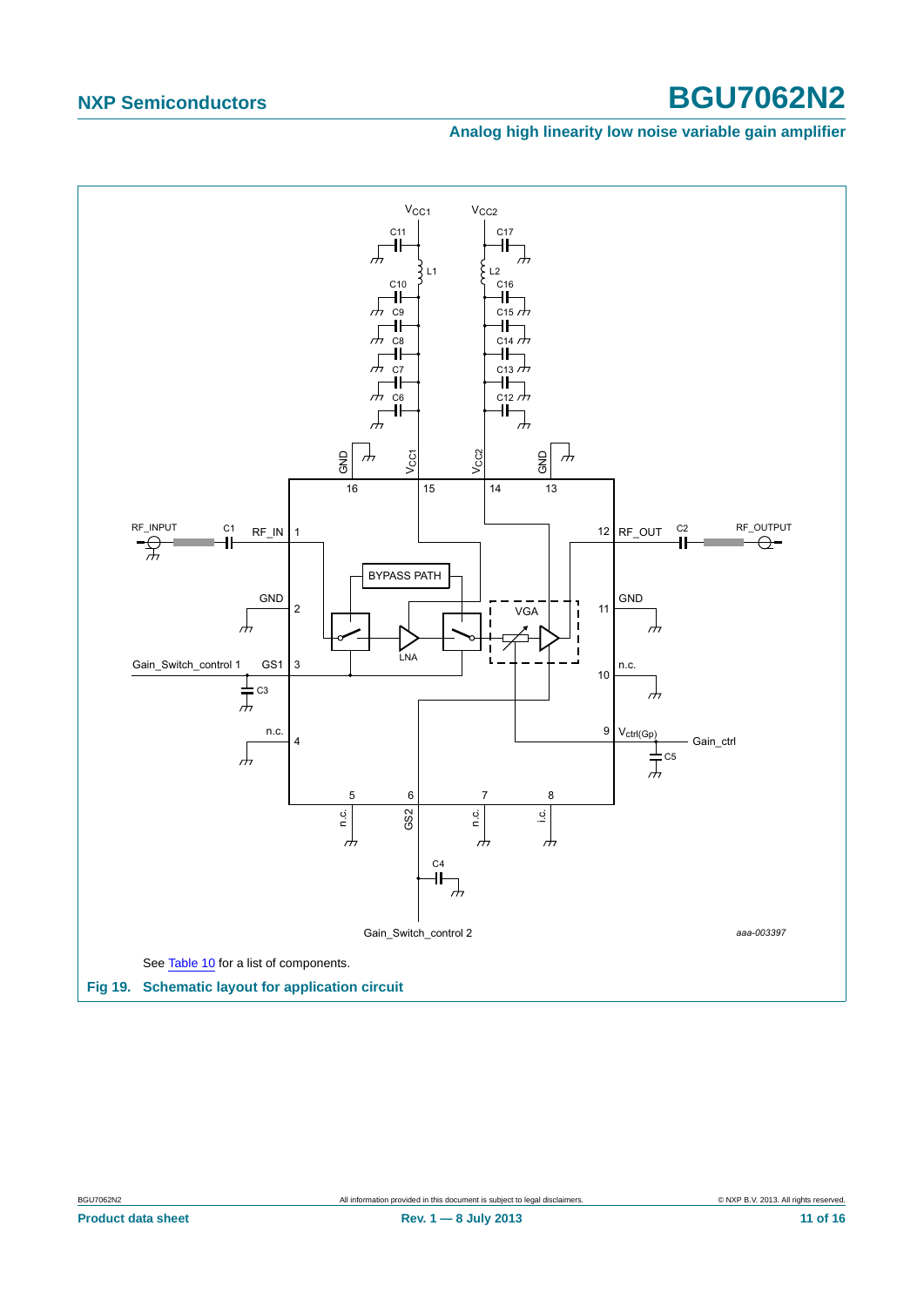**Analog high linearity low noise variable gain amplifier**

### <span id="page-11-0"></span>**10. Package outline**



#### **Fig 20. Package outline SOT1301-1 (HLQFN16R)**

BGU7062N2 All information provided in this document is subject to legal disclaimers. © NXP B.V. 2013. All rights reserved.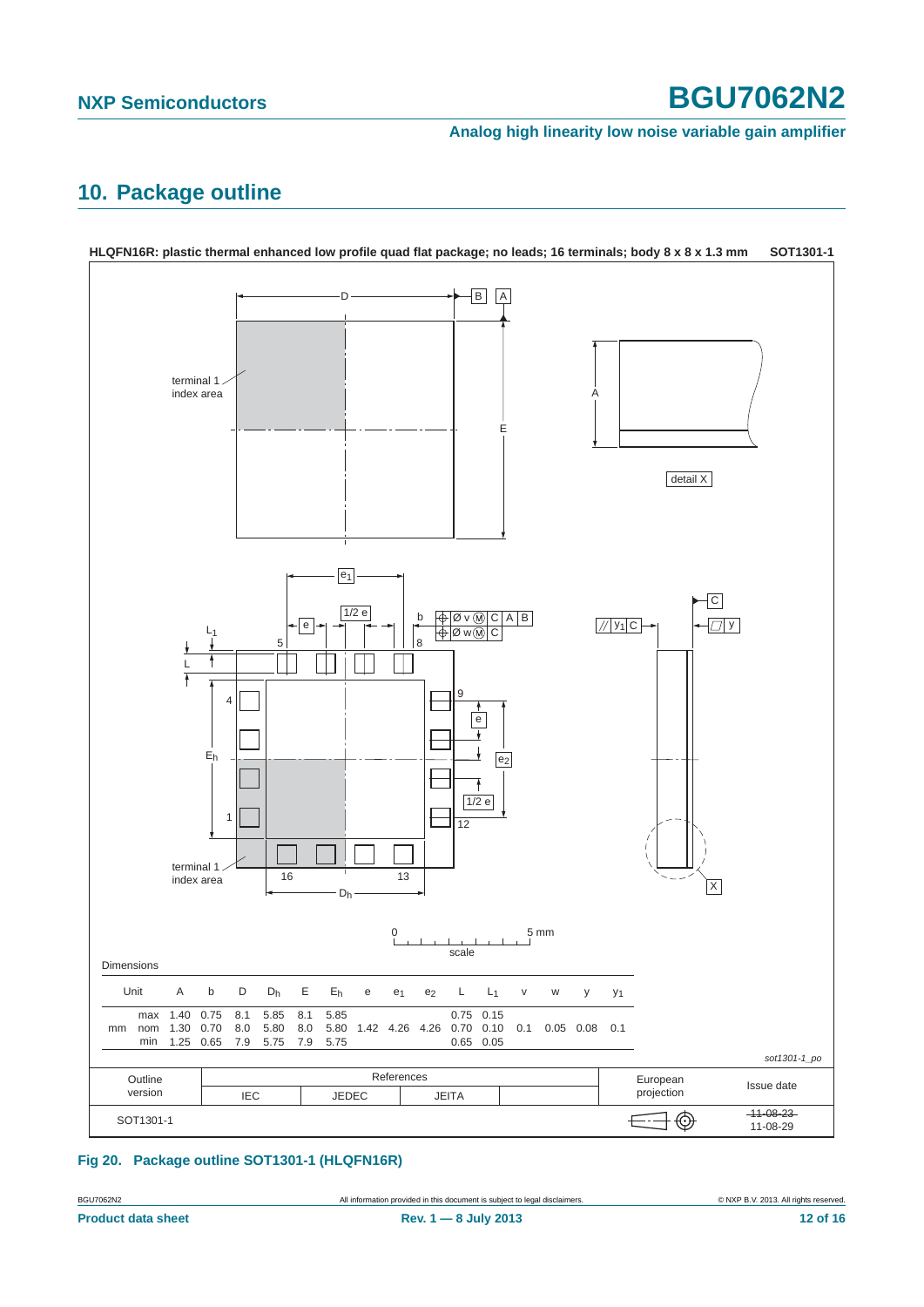**Analog high linearity low noise variable gain amplifier**

# <span id="page-12-0"></span>**11. Abbreviations**

| <b>Table 11. Abbreviations</b> |                         |  |  |
|--------------------------------|-------------------------|--|--|
| Acronym                        | <b>Description</b>      |  |  |
| 3G                             | 3rd Generation          |  |  |
| <b>ESD</b>                     | ElectroStatic Discharge |  |  |
| <b>LNA</b>                     | Low Noise Amplifier     |  |  |
| <b>LTE</b>                     | Long Term Evolution     |  |  |

# <span id="page-12-1"></span>**12. Revision history**

| Table 12. | <b>Revision history</b> |  |
|-----------|-------------------------|--|
|           |                         |  |

| Document ID   | Release date | Data sheet status  | <b>Change notice</b> | <b>Supersedes</b> |
|---------------|--------------|--------------------|----------------------|-------------------|
| BGU7062N2 v.1 | 20130708     | Product data sheet | -                    |                   |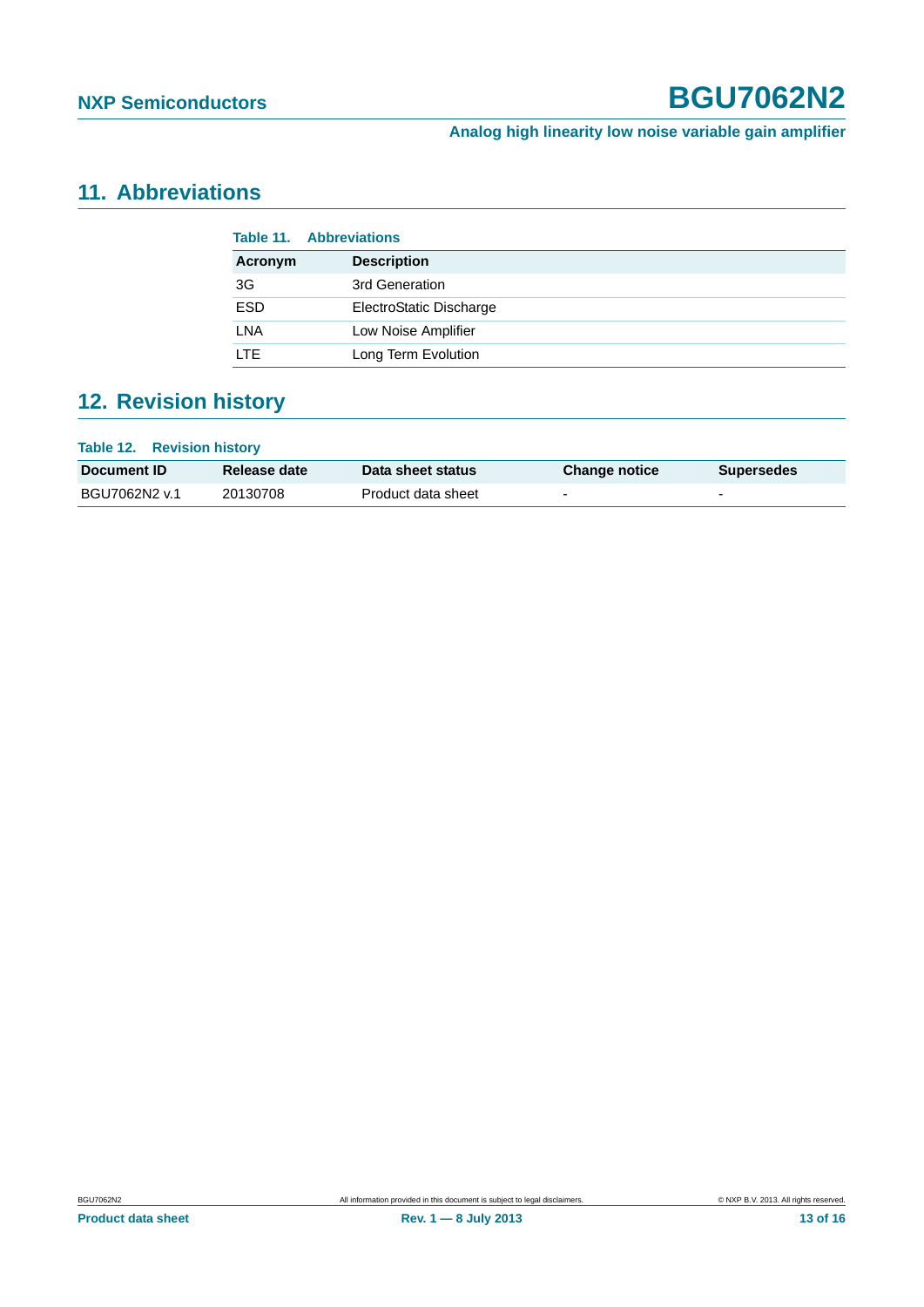### <span id="page-13-3"></span>**13. Legal information**

### <span id="page-13-4"></span>**13.1 Data sheet status**

| Document status[1][2]          | Product status <sup>[3]</sup> | <b>Definition</b>                                                                     |
|--------------------------------|-------------------------------|---------------------------------------------------------------------------------------|
| Objective [short] data sheet   | Development                   | This document contains data from the objective specification for product development. |
| Preliminary [short] data sheet | Qualification                 | This document contains data from the preliminary specification.                       |
| Product [short] data sheet     | Production                    | This document contains the product specification.                                     |

<span id="page-13-0"></span>[1] Please consult the most recently issued document before initiating or completing a design.

<span id="page-13-1"></span>[2] The term 'short data sheet' is explained in section "Definitions".

<span id="page-13-2"></span>[3] The product status of device(s) described in this document may have changed since this document was published and may differ in case of multiple devices. The latest product status<br>information is available on the Intern

### <span id="page-13-5"></span>**13.2 Definitions**

**Draft —** The document is a draft version only. The content is still under internal review and subject to formal approval, which may result in modifications or additions. NXP Semiconductors does not give any representations or warranties as to the accuracy or completeness of information included herein and shall have no liability for the consequences of use of such information.

**Short data sheet —** A short data sheet is an extract from a full data sheet with the same product type number(s) and title. A short data sheet is intended for quick reference only and should not be relied upon to contain detailed and full information. For detailed and full information see the relevant full data sheet, which is available on request via the local NXP Semiconductors sales office. In case of any inconsistency or conflict with the short data sheet, the full data sheet shall prevail.

**Product specification —** The information and data provided in a Product data sheet shall define the specification of the product as agreed between NXP Semiconductors and its customer, unless NXP Semiconductors and customer have explicitly agreed otherwise in writing. In no event however, shall an agreement be valid in which the NXP Semiconductors product is deemed to offer functions and qualities beyond those described in the Product data sheet.

### <span id="page-13-6"></span>**13.3 Disclaimers**

**Limited warranty and liability —** Information in this document is believed to be accurate and reliable. However, NXP Semiconductors does not give any representations or warranties, expressed or implied, as to the accuracy or completeness of such information and shall have no liability for the consequences of use of such information. NXP Semiconductors takes no responsibility for the content in this document if provided by an information source outside of NXP Semiconductors.

In no event shall NXP Semiconductors be liable for any indirect, incidental, punitive, special or consequential damages (including - without limitation - lost profits, lost savings, business interruption, costs related to the removal or replacement of any products or rework charges) whether or not such damages are based on tort (including negligence), warranty, breach of contract or any other legal theory.

Notwithstanding any damages that customer might incur for any reason whatsoever, NXP Semiconductors' aggregate and cumulative liability towards customer for the products described herein shall be limited in accordance with the *Terms and conditions of commercial sale* of NXP Semiconductors.

**Right to make changes —** NXP Semiconductors reserves the right to make changes to information published in this document, including without limitation specifications and product descriptions, at any time and without notice. This document supersedes and replaces all information supplied prior to the publication hereof.

**Suitability for use —** NXP Semiconductors products are not designed, authorized or warranted to be suitable for use in life support, life-critical or safety-critical systems or equipment, nor in applications where failure or malfunction of an NXP Semiconductors product can reasonably be expected to result in personal injury, death or severe property or environmental damage. NXP Semiconductors and its suppliers accept no liability for inclusion and/or use of NXP Semiconductors products in such equipment or applications and therefore such inclusion and/or use is at the customer's own risk.

**Applications —** Applications that are described herein for any of these products are for illustrative purposes only. NXP Semiconductors makes no representation or warranty that such applications will be suitable for the specified use without further testing or modification.

Customers are responsible for the design and operation of their applications and products using NXP Semiconductors products, and NXP Semiconductors accepts no liability for any assistance with applications or customer product design. It is customer's sole responsibility to determine whether the NXP Semiconductors product is suitable and fit for the customer's applications and products planned, as well as for the planned application and use of customer's third party customer(s). Customers should provide appropriate design and operating safeguards to minimize the risks associated with their applications and products.

NXP Semiconductors does not accept any liability related to any default. damage, costs or problem which is based on any weakness or default in the customer's applications or products, or the application or use by customer's third party customer(s). Customer is responsible for doing all necessary testing for the customer's applications and products using NXP Semiconductors products in order to avoid a default of the applications and the products or of the application or use by customer's third party customer(s). NXP does not accept any liability in this respect.

**Limiting values —** Stress above one or more limiting values (as defined in the Absolute Maximum Ratings System of IEC 60134) will cause permanent damage to the device. Limiting values are stress ratings only and (proper) operation of the device at these or any other conditions above those given in the Recommended operating conditions section (if present) or the Characteristics sections of this document is not warranted. Constant or repeated exposure to limiting values will permanently and irreversibly affect the quality and reliability of the device.

**Terms and conditions of commercial sale —** NXP Semiconductors products are sold subject to the general terms and conditions of commercial sale, as published at<http://www.nxp.com/profile/terms>, unless otherwise agreed in a valid written individual agreement. In case an individual agreement is concluded only the terms and conditions of the respective agreement shall apply. NXP Semiconductors hereby expressly objects to applying the customer's general terms and conditions with regard to the purchase of NXP Semiconductors products by customer.

**No offer to sell or license —** Nothing in this document may be interpreted or construed as an offer to sell products that is open for acceptance or the grant, conveyance or implication of any license under any copyrights, patents or other industrial or intellectual property rights.

BGU7062N2 All information provided in this document is subject to legal disclaimers. © NXP B.V. 2013. All rights reserved.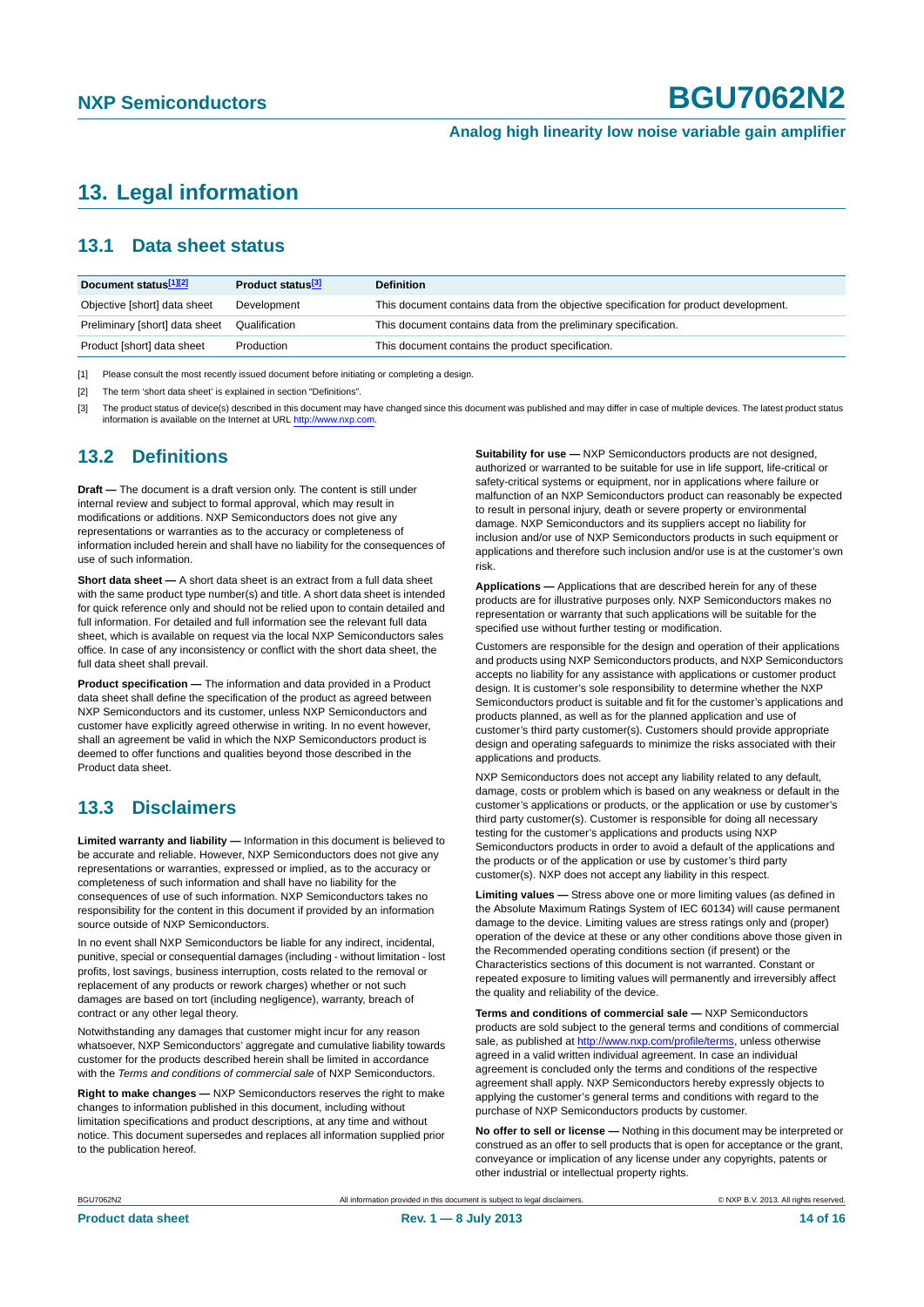#### **Analog high linearity low noise variable gain amplifier**

**Export control —** This document as well as the item(s) described herein may be subject to export control regulations. Export might require a prior authorization from competent authorities.

**Quick reference data —** The Quick reference data is an extract of the product data given in the Limiting values and Characteristics sections of this document, and as such is not complete, exhaustive or legally binding.

**Non-automotive qualified products —** Unless this data sheet expressly states that this specific NXP Semiconductors product is automotive qualified, the product is not suitable for automotive use. It is neither qualified nor tested in accordance with automotive testing or application requirements. NXP Semiconductors accepts no liability for inclusion and/or use of non-automotive qualified products in automotive equipment or applications.

In the event that customer uses the product for design-in and use in

automotive applications to automotive specifications and standards, customer (a) shall use the product without NXP Semiconductors' warranty of the

product for such automotive applications, use and specifications, and (b) whenever customer uses the product for automotive applications beyond NXP Semiconductors' specifications such use shall be solely at customer's own risk, and (c) customer fully indemnifies NXP Semiconductors for any liability, damages or failed product claims resulting from customer design and use of the product for automotive applications beyond NXP Semiconductors' standard warranty and NXP Semiconductors' product specifications.

**Translations —** A non-English (translated) version of a document is for reference only. The English version shall prevail in case of any discrepancy between the translated and English versions.

### <span id="page-14-0"></span>**13.4 Trademarks**

Notice: All referenced brands, product names, service names and trademarks are the property of their respective owners.

## <span id="page-14-1"></span>**14. Contact information**

For more information, please visit: **http://www.nxp.com**

For sales office addresses, please send an email to: **salesaddresses@nxp.com**